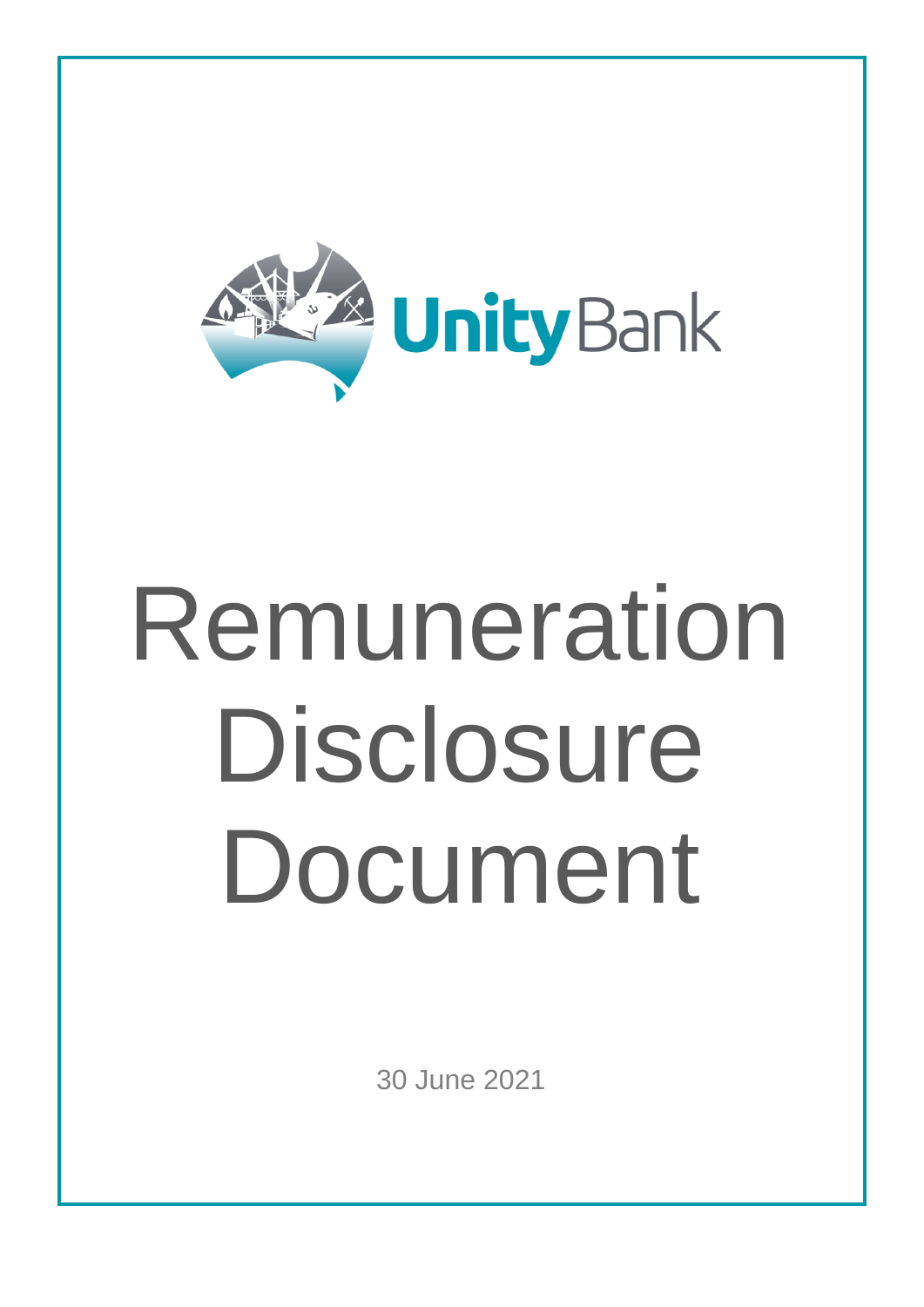

# **REMUNERATIONDISCLOSURES: 2021 (REFER ATTACHMENTG – APS 330)**

#### **Qualitative Disclosures**

#### **1. Overview**

The Board is responsible for overseeing employee remuneration in accordance with the Remuneration Policy following advice and recommendations from the Remuneration Committee. The Remuneration Committee comprises 3 nonexecutive Directors and acts in accordance with the responsibilities and functions set out in the Remuneration Committee Charter.

The main responsibilities of the Remuneration Committee are:

- To provide advice and recommendations to the Board, in accordance with the objectives, principles and approval procedures set out in the Committee's Charter and the Remuneration Policy, including with respect to the individual employees and designated categories of employees as set out in section 2 below;
- To make recommendations to the Board (prior to the submission of any 'Board Remuneration' resolution to an Annual General Meeting) on the aggregate annual amount of Board remuneration to be payable to Non-Executive Directors;
- To conduct regular reviews of, and make recommendations to the Board regarding, any proposed changes to the Remuneration Policy or the Remuneration Committee Charter; and
- To periodically review and assess the effectiveness of the Remuneration Committee Charter and the Remuneration Policy and to recommend to the Board any desired changes to those documents.

During the year ended 30 June 2021, the Remuneration Committee held two meetings.

#### **2. Scope of Remuneration Committee Charter**

The scope of the Remuneration Committee Charter provides for the Committee to assess and make recommendations on the remuneration arrangements for following categories of employees;

- 1. The Chief Executive Officer (CEO);
- 2. Employees who report directly to the CEO excluding any administrative support staff;
- 3. Any employee who is primarily involved in a senior management capacity in risk.

With the exception of the individual employees and designated categories of employees in  $1 - 3$  above, the Board has delegated to the CEO the responsibility for determining the remuneration arrangements for employees.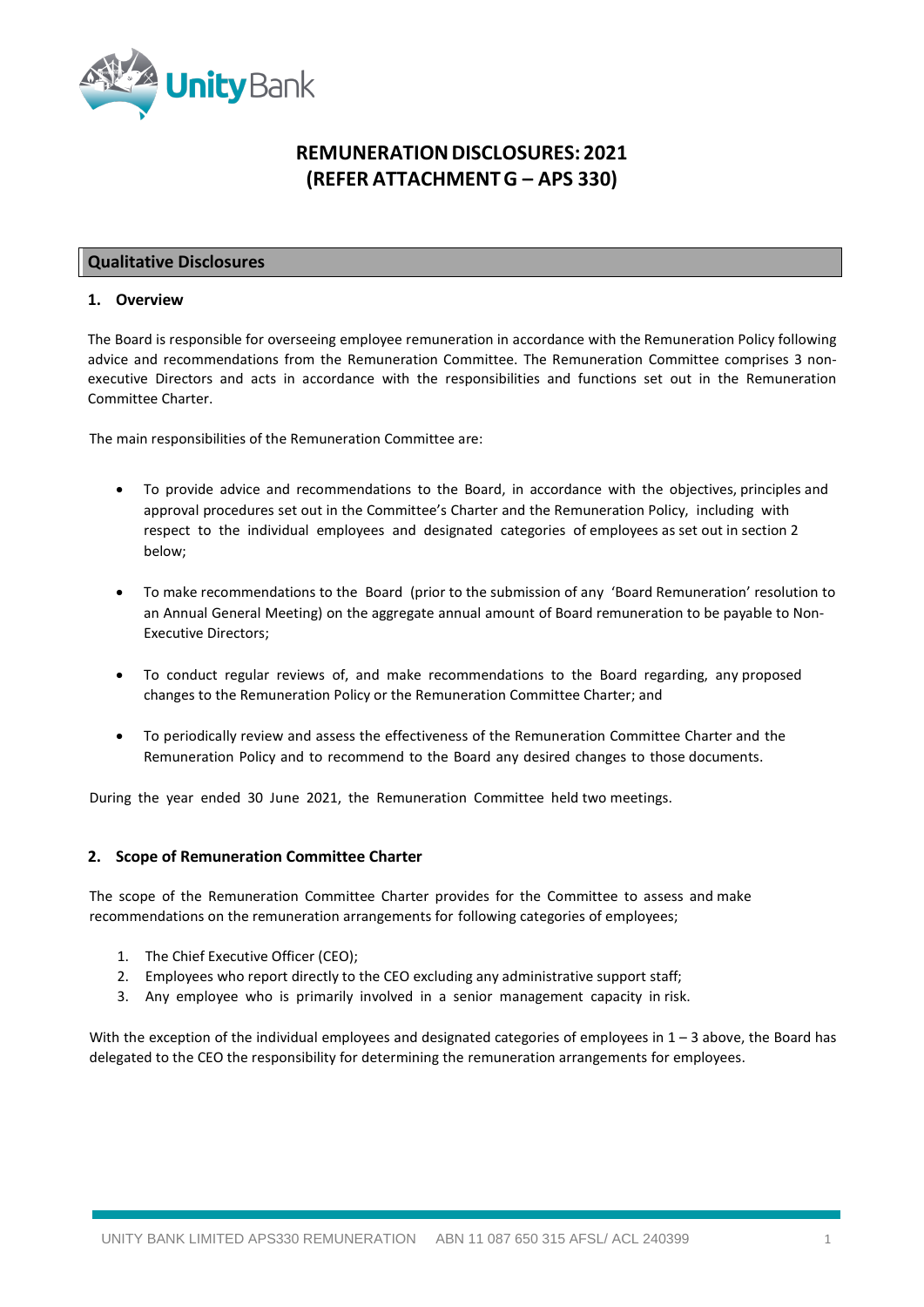

## **3. Responsible Persons & Material Risk-takers**

The following employees are classified as 'Responsible Persons' under the Fit and Proper Policy:

- 3.1. Chief Executive Officer
- 3.2. General Manager, Treasury & Strategic Alliances position abolished 30 October 2020
- 3.3. General Manager, Sales & Service
- 3.4. Chief Financial Officer
- 3.5. Chief Risk Officer
- 3.6. Chief Information Officer
- 3.7. Head of People & Culture
- 3.8. Executive Manager Operations
- 3.9. Head of Legal, Governance & Compliance
- 3.10.Head of Audit/Internal Auditor

#### **4. Objectives of Remuneration Policy**

The Remuneration Policy is designed to support the strategic and commercial objectives while at all times ensuring compliance with the Corporations Act and applicable APRA Prudential standards.

The main objectives of the remuneration framework are:

- To attract and retain suitably skilled and experienced employees;
- To minimise the risk of the Bank being exposed to the sudden or unexpected departure of key management personnel;
- To ensure that the structure of employee remuneration supports the long-term financial soundness of the Bank; and
- To ensure that any variable remuneration components are appropriately structured such that they provide **no incentive** for any employee (whether acting alone or collectively with others) to engage in imprudent risk-taking.

The Remuneration Policy is reviewed annually and was last reviewed by the R emuneration Committee and the Board in June 2021. There were no material changes made to the policy during that review.

#### **5. Variable Remuneration Components: Principles and Approval Procedures**

The remuneration arrangements for employees who are primarily involved, at a senior management level in Risk functions (including the annual review of those arrangements and any material changes to those arrangements) are approved by the Remuneration Committee following recommendations from the CEO and the Chair of the Risk Committee.

The Remuneration arrangements for Sales and Service, Finance, Information Management, People & Culture, Business Operations, Compliance and Internal Audit functions are approved the Remuneration Committee following recommendations from the CEO.

The Board approves the pool of funds which may be distributed as part of the Rewards and Recognition Scheme which applies to all staff (excluding those positions  $3.1 - 3.10$  above).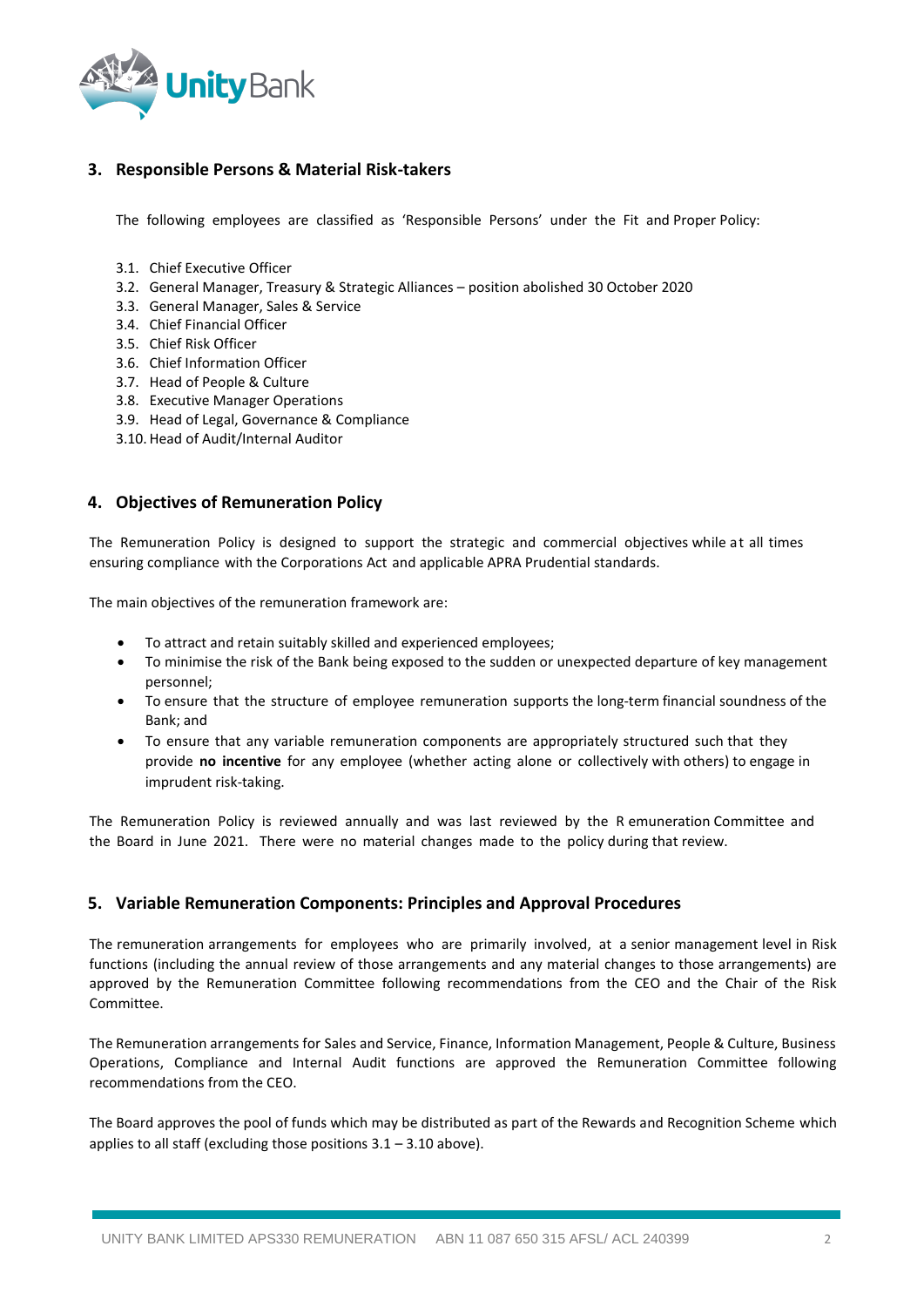

In accordance with the Remuneration Policy and the applicable Employment Contracts, the remuneration arrangements for employees holding the positions described in  $3.1 - 3.3$  above may include a mix of fixed and variable (i.e., performance-linked) remuneration.

Any variable short term remuneration component for the holders of those 2 positions is not permitted to exceed, with respect to any financial year, 20% of the amount of fixed remuneration for the Chief Executive Officer and 15% for the other positions, which those employees are entitled to receive in the applicable year.

The approval for any such short term variable remuneration is at the total discretion of the Board, and can only be made following a supporting recommendation from the Remuneration Committee and subject to the Board being satisfied that -

- a) the making of any proposed payment would not have an adverse effect on the financial soundness of the Bank.
- b) The long term remuneration component is specifically designed to promote employee retention over a desired timeframe and to mitigate the risk of the relevant employees departing unexpectedly before that date; and

As at 30 June 2021, none of the remuneration arrangements for the employees in section 3 above incorporated any form of variable long term remuneration.

### **Quantitative Remuneration Disclosures: 2021 (refer Attachment G - APS 330)**

#### **1. Quantitative Remuneration Disclosures: Decision-making Body**

During the 2020/2021 financial year, the Remuneration Committee held two meetings. The Board is the main body responsible for overseeing remuneration matters in accordance with the Remuneration Policy. The Remuneration Committee is responsible for making recommendations to the Board in accordance with the parameters and procedures set out in its Charter and the Remuneration Policy.

The total aggregate remuneration paid to Board members in the 2020/2021 financial year is set out in Table 1 below.

| Table 1: Aggregate Board Remuneration   | 2020      | 2021      |
|-----------------------------------------|-----------|-----------|
| Total remuneration of all Board members | \$299.984 | \$335.841 |

## **2. Quantitative Disclosures: Remuneration of 'Senior Managers' and other 'Material Risk Takers'**

Tables 2 and 3 below include, with respect to all employees who are classified as 'Senior Managers'\* under the Remuneration Policy, the information that is required to be disclosed under APS 330 Attachment E Clause 3 (h)  $-$  (k).

\*[Note: The category of 'Senior Managers' includes all employees who are defined as 'Responsible Persons' under the *Remuneration Policy and APRA Standard CPS 520 Fit & Proper.]*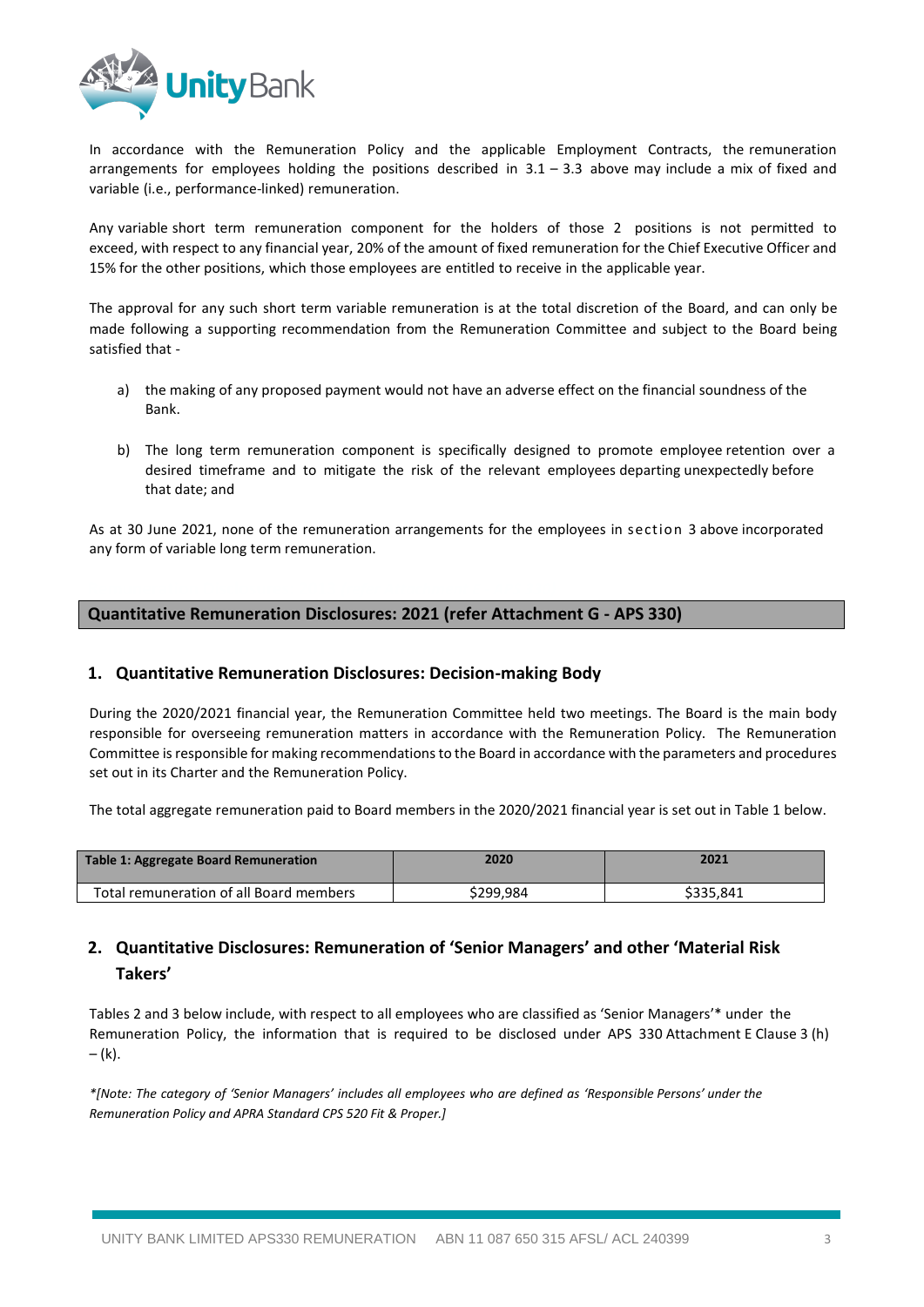

Tables 4 and 5 include, with respect to all employees other than Senior Managers who are classified as 'Material Risk Takers'\*\*, the information that is required to be disclosed under APS 330 Attachment E Clause 3 (h) – (k).

*\*\*[Note: The category of 'Material Risk Takers' includes all employees other than 'Senior Managers' whose activities may* potentially affect the financially soundness of the organisation and whose total remuneration includes a significant proportion of *variable performance-linked remuneration components.]*

| Table 2: All Senior Managers - Components of<br><b>Variable Remuneration</b> | 2020                          |              | 2021                          |              |
|------------------------------------------------------------------------------|-------------------------------|--------------|-------------------------------|--------------|
|                                                                              | Number of<br><b>Employees</b> | <b>Total</b> | Number of<br><b>Employees</b> | <b>Total</b> |
| <b>Number of Senior Managers</b>                                             | 10                            | N/A          | 11                            | N/A          |
| Number and value of discretionary bonuses                                    |                               | 201,402      |                               | 114,816      |
| Number and value of guaranteed bonuses                                       | Nil                           | Nil          | Nil                           | Nil          |
| Number and value of Sign-on Payments                                         | Nil                           | Nil          | Nil                           | Nil          |
| Number and value of termination payments                                     | Nil                           | Nil          | Nil                           | Nil          |
| Value of Deferred Remuneration paid in year                                  |                               | 50,000       | Nil                           | Nil          |
| Value of Outstanding deferred Remuneration                                   | Nil                           | Nil          | Nil                           | Nil          |

| Table 3: All Senior Managers - Breakdown of Total Remuneration awards |                     |                 |              |                     |                 |           |
|-----------------------------------------------------------------------|---------------------|-----------------|--------------|---------------------|-----------------|-----------|
|                                                                       | 2020                |                 |              | 2021                |                 |           |
|                                                                       | <b>Unrestricted</b> | <b>Deferred</b> | <b>Total</b> | <b>Unrestricted</b> | <b>Deferred</b> | Total     |
| <b>Fixed remuneration</b>                                             |                     |                 |              |                     |                 |           |
| Cash-based<br>٠                                                       | \$2,466,815         | Nil             | \$2,466,815  | 2,591,287           | Nil             | 2,591,287 |
| Shares and share-<br>٠<br>linked instruments                          | Nil                 | Nil             | Nil          | Nil                 | Nil             | Nil       |
| Other (Fringe benefits)<br>$\bullet$                                  | \$302,652           | Nil             | \$302,652    | 298,366             | Nil             | 298,366   |
| <b>Variable remuneration</b>                                          |                     |                 |              |                     |                 |           |
| Cash-based<br>$\bullet$                                               | \$201,402           | \$50,000        | \$251,402    | 114,816             |                 | 114,816   |
| Shares and share-<br>$\bullet$<br>linked instruments                  | Nil                 | Nil             | Nil          | Nil                 | Nil             | Nil       |
| Other                                                                 | Nil                 | Nil             | Nil          | Nil                 | Nil             | Nil       |

| <b>Table 4: Material Risk Takers</b>        | 2020             |       | 2021             |       |  |
|---------------------------------------------|------------------|-------|------------------|-------|--|
|                                             | Number of        | Total | Number of        | Total |  |
|                                             | <b>Employees</b> |       | <b>Employees</b> |       |  |
| <b>Number of Senior Managers</b>            | Nil              | N/A   | Nil              | N/A   |  |
| Number and value of discretionary bonuses   | Nil              | Nil   | Nil              | Nil   |  |
| Number and value of guaranteed bonuses      | Nil              | Nil   | Nil              | Nil   |  |
| Number and value of Sign-on Payments        | Nil              | Nil   | Nil              | Nil   |  |
| Number and value of termination payments    | Nil              | Nil   | Nil              | Nil   |  |
| Value of Deferred Remuneration paid in year | Nil              | Nil   | Nil              | Nil   |  |
| Value of Outstanding deferred Remuneration  | Nil              | Nil   | Nil              | Nil   |  |